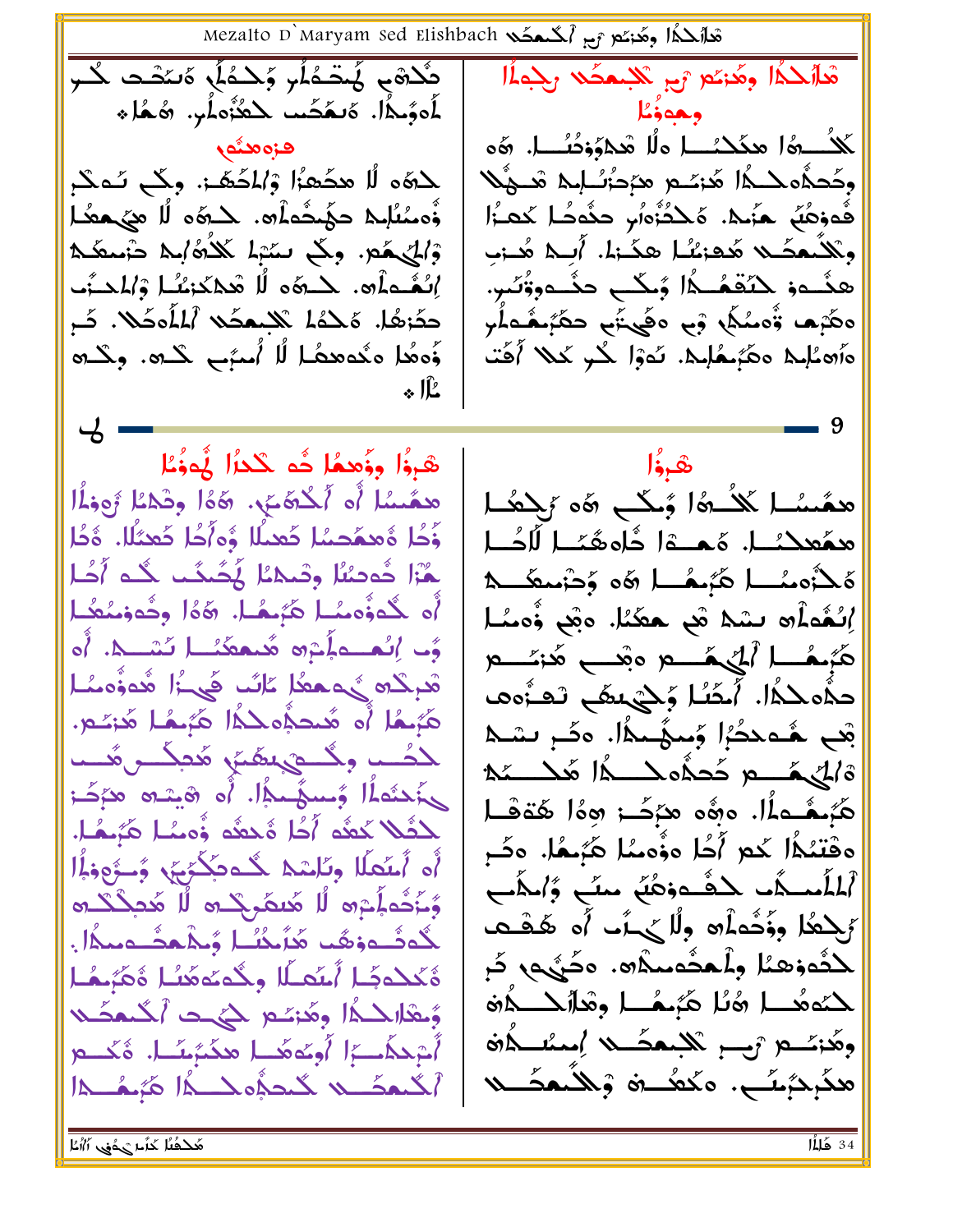تَعَلَّلُكُمَا وَهَٰبَتُمْ تَنْ Mezalto D'Maryam sed Elishbach دْاهْتِئا. مِجَــَزْدِهْ/هَا جَاتِشْـا. كَـــلا أَهزَّمَـٰٓ كَـٰهُمْ حَدُّہ كَـٰهُ!. هَخَـٰٓزَحِهُ! وتُشْبِهِ أُخَمِّتْ وَمُتَكَسِّرُهُ وُوتَكَتْبَا. أبلاب حتَقْل حُلا وَلَى حَصبِ عَكْرُه هَدَّدِهِ ١٤/١ دَاتِقًا. كَمَلا وَدَّرِ هَزَكَتِهِ وتَكْتُـا. هَـضَـزَمَهُا أَبِـهِبِ هِبِ حَتَقْـا 66ا ةَ مَعَنْنُا. مِحَرَّدِهِ/66 حَاتَمْا. كَلا كَمِيلًا وَتَحْسِبُ هِيءُ! 6َهُ هَعَنُفُـًا. فجحزائلا ةُؤْمُما ومَكْلاَتْ محكَّرْكُلُّهُ هجَّوَها أَبِهِ حِبْقًا حَمَّ يَجِزَاسَه ةَحَمِّسُــــرِّ وَهَحَْــُبِـــا. محَـــزَمِهِ/هَا ؤْسِمِ مَحْلَاثْنَا هَجَةٍ حُبِيلًا جَهْتَمِينٍ. كَاتِمْهَا. كَنْكَ وَوْنِسُهَا مُحْسَنٍ حَقَّصُهَا هدَّزُدهُ! أَبِيهِبِ حِبْشًا حُبِيهِ وَوَسُبَا هُمثْكُمِّبِ صَحْبَةٌ وَ وَ دَهُبُهِــَ وبْعِي وُهِمَعَلَّا هُشَكِّكُمْتٍ حَيْءٍ هَٰذِهِدْهِبٍ. محدَّدِهِ/هَا حَالَتْقَا. حَملاً وهَءَابٍ أَمِيا هدَّأَدهُ! أَبِيْدِ حِنْشًا كَبِيْلا وَ50 َحِيدٍ لْحُدِّهُنُعُل وهُكُنْ حِنَّمِكُلْ هِجَارَهُمُ لَهُمَا أَهْــا لِكُذُّــهُوا وثُكُــة حــزُبكَا. كَالْتَغْسَلْ. ةُهْدَرْجُلْسًا. ةُهَسَارُهُ! وَشَمْسًا. هكَنُحمًا أَبِــمْبِ حِنْقْـا هَجَّنِــبِ فَـاذًا حُودُرْهُمْ مِي هُزْمًا. مِحَزْمِهِ/16 حَالَتْهَا. وَحدَ:هْص هزُا. هدَّزَحدًا أَبِي حِبْقَا كَمِلا وَأَوْحَصًا ةَهُدَكَمْ وَبُلِّ هَمْسَةَ الْحَلْمَ كَنْكُلّْ وَأَوُّبْشَاءً وَفَّزُّوهُنَا وِنُسْبَدٍ ثَقِي هْالْدَهُدِبِ هُهَّرُـهُا. مِحَزَّدِهِ/هَا حَالَـقَا. خُوصْفٍ هَٰزُمِهَا. مِحَزَمِهُا أَبِيهِ حِبْقَا كْلّْبُ هُدِيّْدَتْنَا وأُوُمْ ةَهَرْهُنَا أَخْصِب كَــلا ومُــدَدُه وُٱوُم هُرِهُنَـا تَعـبِ لَّامِیْسا. محصَّرُدِهِ/16 جَاتَشْسا. جَسِيلا ٱلمَكْمِمَة. مِحَزَمِهُ! أَبِي حِتْقًا حَبْلا وُهِ يُحوُّلُ تَحْتَسَاهَا وَهِ مُحَكَّلاً أَبْ قَافُ ا وِيُّدَذُا ذُهُا أَمكُنْنِ وْالْمُكْلَوْلُا هْتَنْنِ ولًا حَــا أَتــبُدْا وَاتَشْــا. محَـــزَمِدا هَـا دَٰاهُٗــا ولًا حَٰلَّـٰٓتُــا والنُغُــا. هڪَــَٓحِدُا كَاتِمْلْ. كَلا وُهكَسْرْ وَكُلّْ هَٰهُ! وِلَّا كُلّْ أُبِكِبِ حِبْغًا كَحِلا ۖ وِحَعُما ذَكَٰا هَءَ ۚ وَلَٰا هُدِفَ أَ هَٰٓةَتَا وُحِذُّتَهَا فَعَمَّدُ و هُودَاهُمَ ٍ وَهَمَ عَيْنَ مَلَّامَ أَحَالَتْهَا. حعَّاحكَصِبِ ٱلْمَحَمَّى. مَحَـَّامَاً ٱسِـٰهَـٰ تمسلا وشككسه أقحنسلا أيمزحُسكُا وُلِلُوْكُل لِمُحُل حُلِّصُكُّحِبٍ. هِجَّزُدِهِ/1% حثقًا حُملاً وحُكْدْتِ هُرْحُكًا وَاوْحُلَّا كَاتَشْمَلْ كَمْلًا وَحُعَيْدُهُ إِنَّمَا أَكْمَرُهُ ا لْمِحُا ءُةِجُ ۖ خَصِبٍ. مِحَـَّرُدِهُ! أَبِــدَبِ هَاكْسَكْصِبْ هُمْ يُحْجَمَيْنِ. هَجَّزُمِهَااهَا حنْشَا كَـــلا وَحْكَمَتُــهِ/ملا كَلْـــرهُ| حَانِمْهِ ). حَمَّلا وأَبِدُهُ أَمَّتِهُ ا أَمُسِـــمْبِ جَيْـــهِ نُمَـــهِ صَحبٍ. هكَـــزَممُّا ھٰدئکلگے کلگے کٹرونے أبكب حثقًا حُلًا وُبحُثًا هُبُتمًا هُرَمو ةَهَدكَّهُا وهَدَهُوَكُمْ دَانَـْهِ مُدْهَا. ٱلمَنَّصَّـــم كَـــلا كَلَّـــزُا وقَتَنْصَبِ ونَــَــب محَــزَمِهِ/هَا حَاتَـقَــا عَـــزَه هَـــزا

مَحْدُمُا كَتَابَ مِنْ كَمْ الْفَكْتُ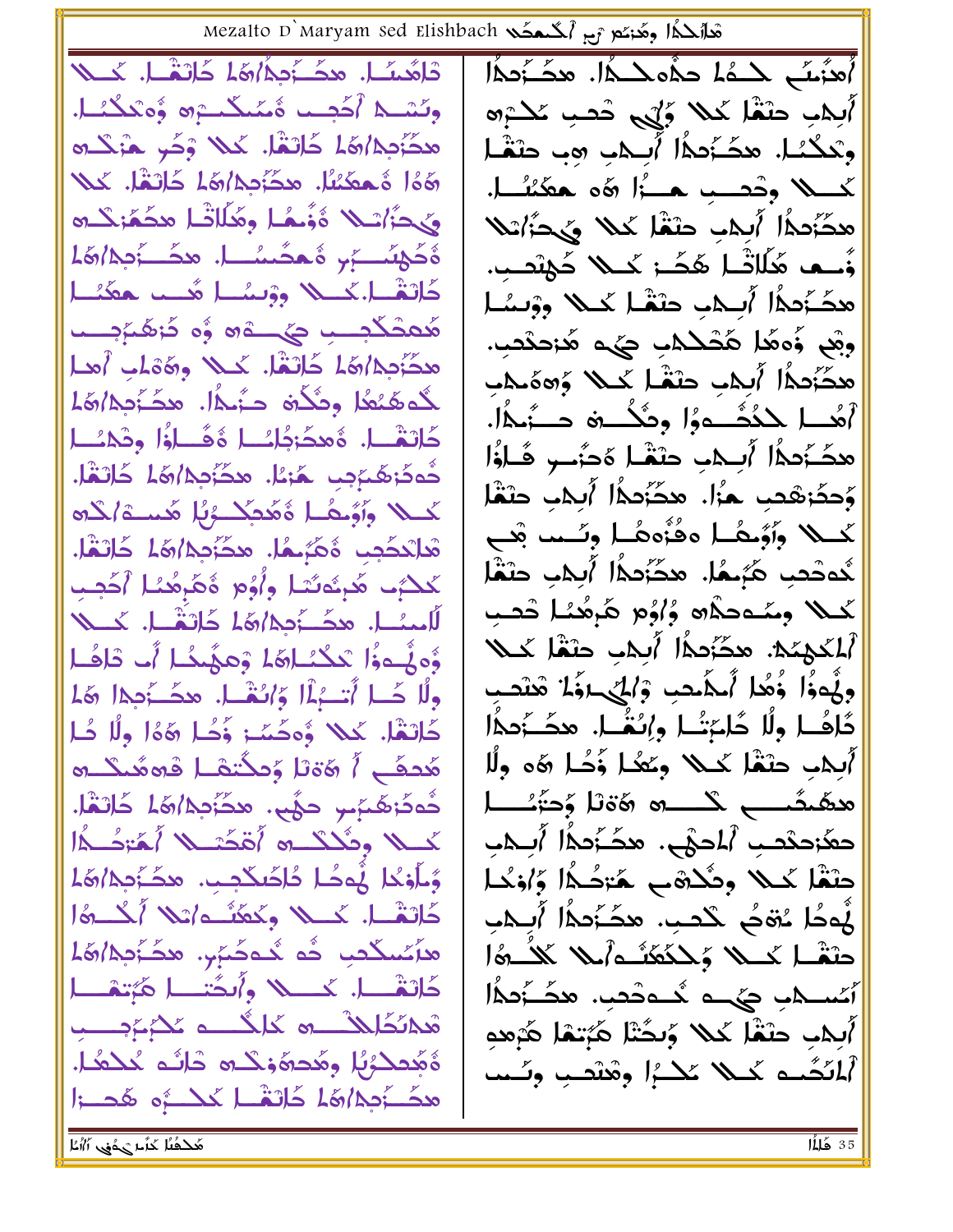تَعَلَّفُكُمَّا وَهَيْئِمِ تَهِجْ أَيْحُمْهُمْ Mezalto D`Maryam sed Elishbach حيّد حُكْمُل. محَدَّدهُ! أَسكب حثقْه وتُكْلُاه أُمِرَؤُهُا وْتَزْبِدُا أُحصِبِ كَارَب دَّلًا لَمُتَكَلِّمَتٍ. مِحَسَّرِهِا هَا خَاتَشَا. كَلًّا وهُدُا وثُكَّةُ وهُ هُدْقًا دُعب كَمْلًا ۚ وَٰهِ ۖ مَّنْعُدًا وَٰٮ ۖ حَمَّنُا أَه وَٰٮ أَوْكُـا ٱلمَدِّنُد لَّا مَحْمَدُسُلِيهِ. مِكَنَّحِدُاً هُمَيْبٍ لِمَشْهَدُهِ جَهْزًا. مِجَاَّدِهِ الْمَمْ أبحب حثشا كحلا وحُدَّدوُا وَحكَمًا كَاتِشًا. كَــلا وُه فُزهقُـا وُه كُلاهُـا 9وَ/وْكُــا هُنْصَبِ ٱلْمُحَصَّـزِ. هكَــزُممَّا هُمِتُهِـــبِ هُجِزْهِكْـــةِ. هِجَـــزُجِهِ إِهْلَ أبكب حثقًا تملا وفُنُوهْه ومُلحفُا كَالْتَغْلِ. كَلا وُه رُهِيمًا وُه أَكُل هُيبُب هْتْصِ وئس. هكَزُمهُ! أَبِــهِبِ حِتْغْـا هُسةا كُم أَحكَمًا. محَـزَمِها هَا كَتَلًا وَرَهِيمًا وَرَهَيتَ قِبَ أَكُنَا قَبْلَهِتِ كَاتِسْهَا. كَمَلا وُهِ هُرُهُمَا وِهُسَلاَمَكُمُ ٱللَّهُ هَـٰبٍ. هكَ ُصِدًا أَبِـهِـ حِتْقًا كَـلا وُّەدْيُرُه كَلا أَه يُّدوُّا وشَبِّ أَدَّدٍب وهَبُعُل وَاعِنُه حَصْلاً۞ كَمِدًا لِمُوذَا نَوُبٍ. محَـــزَمِها هَا حَاتِمْــا. كـــــلا وهُسُ دْحبِ هٰزُا. هكَزْدهُا أُبِــهِـ وَهَزَهْدَهُمْ مِنْ اللَّهِ مِنْ مِنْ الْمَسْرَى وَسَمَّى مِنْ حَلَقْا كَمَلا وَوَمَنْزَهِكُبِ لَمْتَى بِمَكْنٍ شَيْءٍ ككرمَ مِبِ. محَدَّدِهِ! هَا خَاتَشًا. حَمَلا هَٰهُمَكُمُّا وَسَهَّىدُا. هَكَ َٔحِدًّا أَبِــكِبِ وهْعِهَا ذُكَّا وُبِ ٱوُجِعُجَلًا مُحَزِّهِكُ و حتَمْل كَلا وِهْعَمُا ذُكُل وَأَوُحَدُهُا هَا تَدَّجِب. مَدَّزَمِهَا هَا دَاتَشَا. حَـلا رِهَمِد هِم حُـدحجِهِ. هكَـزَحمَّا أَبِــمَبِ وًى الْمَثَّــــــمــداً شرق وُه أَثْــــا مُّنتَثَـــت حْتَغْل كَمْلا وِلْمَحْدَمِيكُلُّ وَٰاِحًا مَحْتَصِب مَاسُا أَمنُعطًا وِلًا قَيْسَآهَا شُهُضُكَا. أَلْمَعِدًا وَ لَا مُحْمَدَتُمَّا وَ حَدَّتَهِ. اوحدا كَنْهُ وَذَٰإِنَّ أَسْبَا أَسْكُمْتَنَا دُلَّا ەُ/فَ هُـُـا شَـوْبَا هُوٓا مِنَّے مَكُنْـا مْدْفَى جُمْلَ حُدْمٍ مُنْ مَا حُدْ حُدْمِلًا حَب هقَىقَىنَے كُبِ هُزئا حِنَّا كُلَّةُ اُ لَكْثَا وأَهُدٍ أَبَ هَذَوَهُا. ةَوَهَّتِمَّرْهِ ونْݣْسْبِلُم ەُوھَبِّتْغَسْسِ «ەْب ھُزْسُلا ۞ەٞڡ؊ڴػؘؠڵؙؠؚ۠؈ۭ؆ڮۣ۞ۅؙٮۢڵ؞ڷؘڵ؋ٞٛڡڬٮؙۜٮؙڔٚڵ مَٰحَمَمُنَا. لَا حُقَانَا مِحَہِمُنَـا. لَا حَمَٰحَـٰا لْكُبْلُر نُزُوهُا. لِنُبَكُدُلُهُ هُنُوهُا. هنَّدِفُنُا. لَا أَهومِنَّقْنِه هِيهُومُنُا. لَا لِكِنْنَا لِّدُّتْ وَالْمَحْمَدُ الْمَحْمَقِيمُهُ ا هزَجِيْتًا. لَا جَهَيْرًا هِجُوْرُبًا. لَا مْحِقَتْنَا هدهَ وعُنُـــا. لَلَقُدَوْعَمنُـــد هدَنه عُنْـــا. هُهوهُدُا. لَا هُكِنْتُا هِمَّسْاً. لَا فُكِنْتُ ا لَّابِي تَمَوْدُه هزَحسُّا ححكَمْتْ! هـكَوْرُبُا. هنَّوبِيُثَلِ. لَا يَكُوشَا هِيَنْهِيْتُلْ. لَا جَاتِبْهَا. ﻼَﺘَﺘَﻪَﻨَـٰٓ ﺍُﻨُﻪِﻧًﺎ. ܠَﺘَﻼَﺘُـَﺎ ﻣَﻤَﯩ*ﻨُﻨ*ًﺎ. هَالنَّسُنُا لَا كَنُتَ ا هِجَا عَقَالَ هِسَهِنْنَا أَه ەَݣْھُوسْا ھِئْرِيْمُلُا. ݣْمَيْرْتَا ھِمْعَنْا مَٰهَىمُنَا خُمَىٰحًا وُمَعَمْىًا ومَٰهِ هِمَٰلَىٰ كْحَتَمِدْهَ المَحْلِطِينَ الْمَحْتَمَرِ الْمَحْمَدِينَ ـَهُدَهَـٰہُ أَنْ ـَأَدَوُـٰٓهُ اللَّـٰٰٓدَ كَأَكَـٰٓءُو ۖ أَن

مَحْدُمُا حَرَّم سَمْعَ الْمُحْمَدَ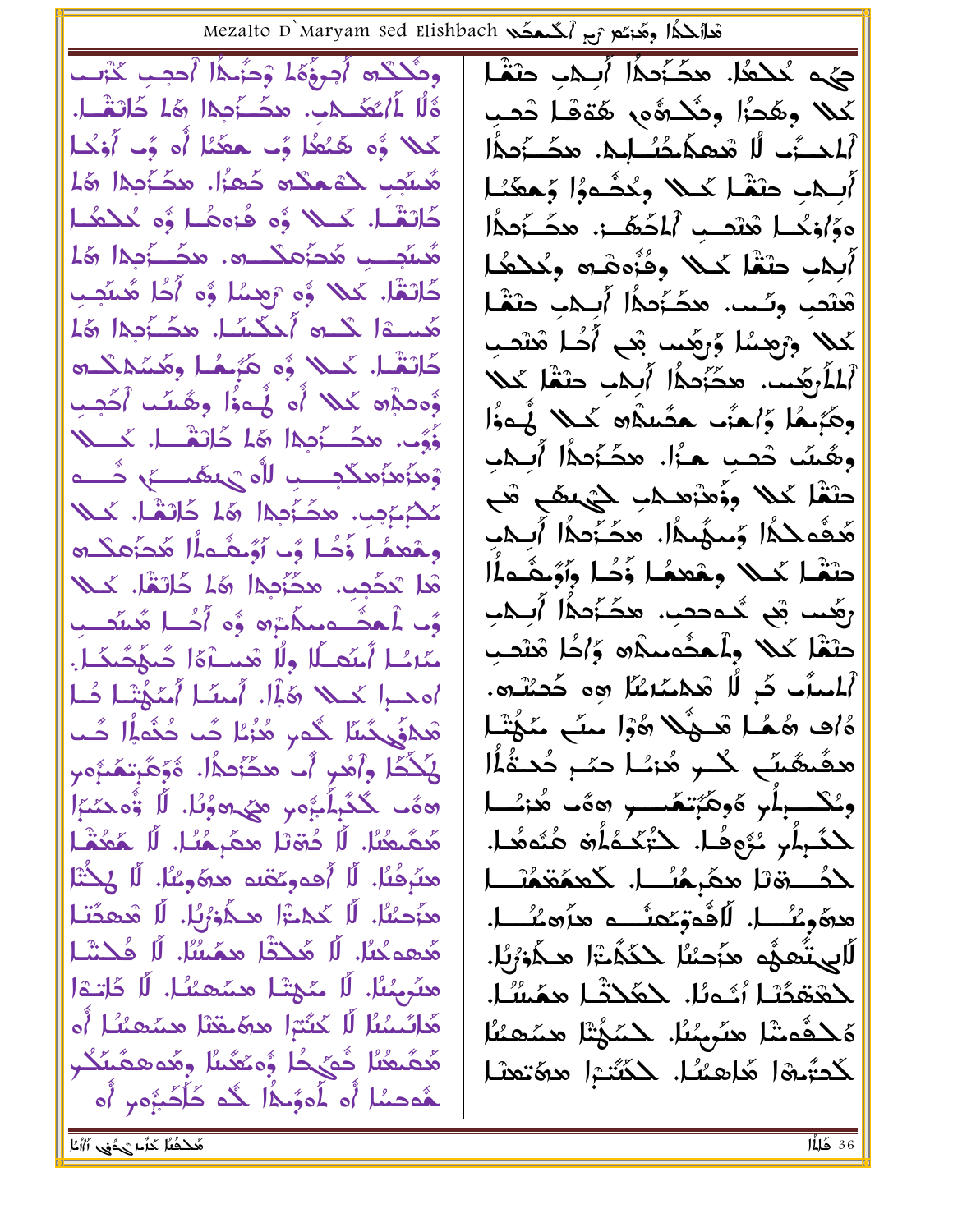تَعَلَّمُكُمَّا وَهَٰذِيَهِ مَنْ Mezalto D'Maryam sed Elishbach لْكُــه وْممَــــزِّمر أَه هَزَــمُــا. أُمكــزًا ھنَىسُلُّا ەُھنىھُلُّا. ەَھكَىھُلُّا بْمَـــ حثَلامٌ للنُلْعُبِ \* خَرْمَعُنِ حْكُمْ الْمَعْسُسُةُ. وَيَعْجَسُبُ وَلَلْأَصْبَحِ ەَلأەمْب ھَبْعُا. ھُھَا \* تحجزا هكُمب كُم شَيْئًا وَلَيْتُ هَضَيْئًا 6َهُ وَجِدَةً أَحْكُوْمًا كُلْفِتُبْقُواً! وَيَكُمْ حعَدةحُدًا وُلكُن كَلاُ الْأَشْرَاءُ. هَ/لَكْنُا وَٱلْعَـدْ حَنَّـدَمَنُ كَـرٍ اللَّهُ حَدَّاهُـا وْ/شَـد وَّىزَورِ لِلِوفِكْسِ. هُكَمُّا حُرِ تَمْلاَّبِكُو مُتَمَعُّكَتِي حَكْمًا قُلا هُكُووَهُ أَلا وَحَجَّزًا لُمَض ەھْكْكُمْشَبِّ كُـرٍ كَـْمْ كَـرْمَةُ ا هُـُمَا وِكْـتّْفْعْلْ. وَحَـمَّاهُما وَهْـالْكَـكُر كَــمْ هَذْكُـمْ أَهُرِ وَكَمَا أَمِنَّيْ وَحَتَمِيعَى الْحَوْا مِلَّحَةٍ هَصَكَتُمَّلُ. مِلْحَدٍ قَسِعْا كَــلا تَقْعُكُمْ وَتَقْعُدُا وِكَتُنَبِّى. هِعُسُلْ هُزَى وَ لِلَهُ مِنْ حُكُمْهِم محمأها وِصُّدًا وِتَعهُّلا وَصَدَاٰة. هزًا صُـة سَمـْدُـه وِتَعكُـٰا. هَصَـٰرٍ هَبَعمْاه هَصكـه لمُحَمِّلُ وَلِحْدَلا بِّهِ مَمْكُمُ! 6ه وكَعَنُهُ *أَملا أَلم*ُنَى بِّهِ بِحَبًا. وهُنُا وَهَكَاتُنَا بِّهِ فِيعًا مَكْلَاتُا وَوُومُنُا وَيُبِكُرُا وِيُحْكَفُا. أَبِيهِ أَحْوُا جُي وَجَومُنَا كَثِيهِ وَوَيُا وَاهُبِ دَمِنُه أَا سَمَّ: هَ هَدُهُا وهَمِنَه لَا كُلْمَكَن إسسُلاًا وَجَدْهَ تَعْهَا كَلَّ هَدُهَا ا ەھَىلَا ەۋَمىڭىر ئەەۋە كىلا ئىگ. ھُھَا ەَھتْلاھُ، \* انومحدة وزوءًا لِهُو هُزئا هزَيعُا وقِي لْمِحْمِيلَاهِ لِمَعْنَا هَٰلِيًا. وقِي لَمِحْمَلَهِ كَلَامَ أَوْجُا هْدْكُهِمْا. ۖ دْهُه مّْمُلًا لِّأَهُمْهُا وِهُرْكُحِدًا وُحِبُّوهَا حَيْسًا لِلْبِعْبَرِهِ حَرْمِمُلا. وكَرْهُا وصَّعاً هُدَمَّا مِنْكَمَّةٍ مِنْ الْمَدْرِ مِنْ مَنْ مَسَّلَا مِنْكَمَّا وَمَنْ وَالْمَدَوَّا وَلَد شَدْفَى تَيْبِ وَسَسْمَوْهِ مِنْكُمْ مِنْ الْمَمْرَةِ. وَلَكَنْكُمْ مِنْ مَا مَنْ تَسْرَبُوهُمْ فَسَ مَكْصُطْ كَمُتًا أَهْعِدُو حِكْمِمُا. مَكْكُعَتْرَا أُهرَّبِ حُسرُلُو حَزْمِمُّزَا. مَكَهُّوزًا وُمِثَاهُومٍ مَثَرُها الله هَلا وَلَكُمْ عَالَمُ هْبِوًّا وَرُهِّا هُمْ كَلَّا لُهُوَٰٓئًا ﴾ هُٰزِئَـــا أَه أَلَّكُمَّـــــَىْ. هَاهُ أَأَكَــــَبَ هُزئُــل كُلُّــةُ لَوُّــكَـــ هُء هذُه هُنْــل ةُ هُمَا الْمُلَاهِنُــا. هَهُ! وِجُعِبُوهُــا وَحِحْكُم مُكُوهِب هُو وِحَعْتُوهُما تَكْتُلَ دًا خُمَّرَ. ةَ كَلَكَلا مَّت مَّرَدَّدَكُم ـُكعًا:. هَــُـدْكُلا بْعِي هَـٰزِدَكِمَا دَّوْمَـٰـمَا

مَحْدُبُهُ الْمُحْمَدِينَ الْمُحْمَدَة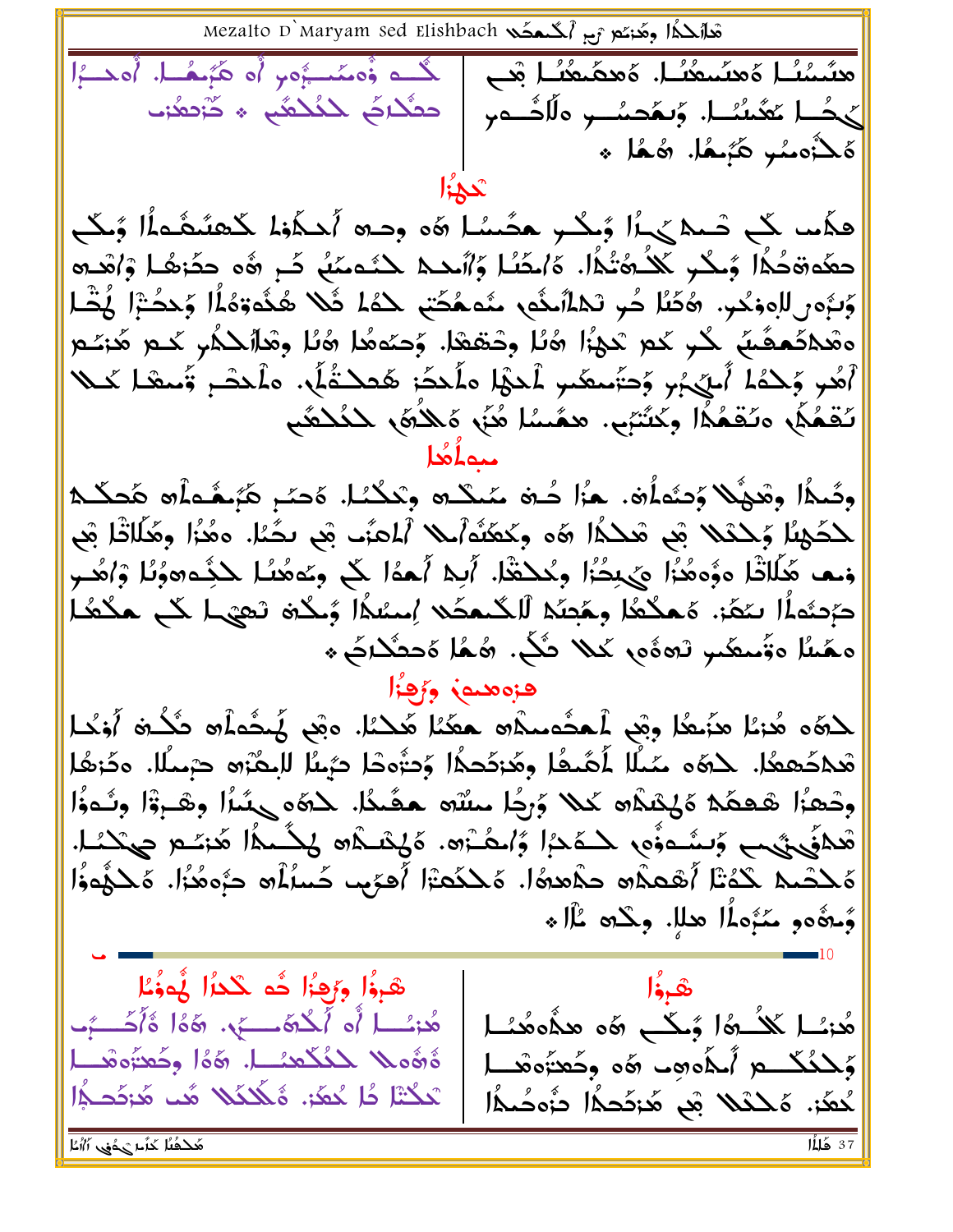تَعَلَّفُكُمَّا وَهُنْكُمْ رَمِجْ أَمْكُمْهُكُمْ Mezalto D`Maryam sed Elishbach

هْدَوِّمُتْ وَهْمْ هَٰٓوَٰهَا هُرَّتُمَا هُمَكُمُّتَ دَّوْهُـــداً هُــا هُــاتَـــب. وُهَــا هـُوْهَــا هَّنِـقْطِ دُــل هُـمَدِّـــب. ةَهَامَّتكــدِلُّا ەبْعِ سَىڭشَاْ تَحْتْلَ مَعَلَّاتْل مْمْتَعَز. هَلَاجُتْا دُا هُبِيَٰهُ;. 6ةُ وحُبِهُبِحُـولَمْ و 06 وُحكُنفُـــه أَنْهُ وُحــــكُمُّا هوْمَعكَـــكُمْ ةُدُّە وْمُعْكُل وُمُعُمْمٍلُّدْ۞ شُەكْدەشْدَۇ، وُب إِنُغُماً ۞ حذَّهَ حَدَّهُ وَحِدُّهِ حَـٰهُمْ هَٰذِكُـمْ حَيْهِ حَكَمًا مِنْ مَعْ مِنْزَاتِكُ وَيَحْمَدُونَ أَب هُزَا هَدَهَانَ مَ مَسْتَمَّة هَ مَتَوَسِعَة مِنْ تَعَبَّلَا وَحُبَّ سَتَتَّبَدُوهِ وَكُمَّا وَجَمَعَتُدُوهِ وْسِي لِكْسِـدُهِ هَكِيُّـدُوٰا وُسَــدُّهِو لِكْتَلَاهَ ۚ مُكُوفُوا وُ وَهُوو ۖ هُـْعَكُمْكَاهَ أَهْمِــدُه. هَـلَــدُ لِلْتُدُبِّـ الْمَسْـرُهِ أَلْ ةَ كَهَكًا ۚ كَتُمْرًا ضَعَوَّجِسُوءًا ۖ هُـوضَكَة. ەخَوْرًا أُەشْكَلُاھ. ەُكْصَٰىلُاھ وَاثْرَسُـْا أُهكُمْ كَسْلًا وْاجّْنْتَا أَهْ أَهْلُوا وْجّْنْتِنَا كَ جَوْصُل أَبْعَلَــدْ0. وجَعفَـبْــولم مَّدَدَّدَدُه . وحَـمصَّدُه إِلَّا وَجِهَدُو إِمْرَه لَمِحْماً منْ قَدْهُوْ لْالْكُلْمُحَكّْ إِسْتُلَافُ ودُكْلُهَا تْالْكْتْعَدّْبْ لَا أَعْجَلْهُمْ وَب وْاْهُدە. خَەھُلْمْ أَحْدُهْدْ مَدْ بِكَتْجَاهِ أَهَدَرَهِ. أَوِجَهِ هَذَا خَعَصُلَا أَبَّ تَحَدَّدِيَٰتِهِ ا وَبِحَيْهَا وَاهَدٍ: تَسْتَرَا فُودُا وَرَهِيَوْمِ وَوَّةَ بِ وَإِهْزَاكَ مِنْ هُدْجَ بِ وَأَهْدَهُ ا ەَبْقَىٰ حَتُّى سُوْهُوا. سَوْسُل هَلگى وْرَجِعُمِ أَو مُعْجَبُكَ أَحتُكُما وُسِتَّووُا. هُزئِهِ مِكْعُدُهُ وَلِلْمِعَــٰلا. ٥ئَــِ أُوعَة هَا مَعَائِكَ بِهِ الْهَيْتُ وَاحْدَ الْعَلَيْهِ وَالْمَدَّلَ هْعِدُمُ ٱلْمِعْصُدِ مِكْعُدِهِ وَهُزَسُعٍ. وٱلْمُعَكِّد. ةُٱمنَّكْلَا وِهَٰثَنَكُلَّا ٱلْمُعَكِّد وُرِ مُــممَّةٍ حَيْــم دَّوْهُــا حَمَّــرُه أَ ةُهكُعُــا وهُزَئـــع. فَوَّجِــِيبَ شَــْمَيْتُ كَــوصَ الْــْآه. مَا مُنْــا أَقِيمَــهِ حَدُرَهُ وَ مَحَاكَــه وُوهُزَّتْ10. أُوعُوهَــا هُسْڤَــا أَحْدُثْــا خُونُــوەوْا وِنُسْــد لْكَثّْصًا حِنَّــهِ وَأَ وُوِئَــب حَكْـــ وَّهِ م وَحِلاً وَهُواْلِ مِنْرَعِيجاً. وَهُوُسُلِ تَحِصَرْاً: أحكمته مُحب كلُه وَواْل تحك وال كَعزُّە)ُ 16ْمُلْكِتُمْ هُىشُە)ُ كَ**م**ْكُعُّا أوجدها هَقَبْدُ الْمَحْدِرُواْ وَهَمْنَا لِكُــــٰهُا أَحمَّحُــــولَا ذَوهكُمُـــا وَهكَرْحِدًا. عَمِّصُلَ وُرِهِ ۚ خَةِلًا حَجَّرْهُــدًا وُعِجَدَ وَجِدًا. أُوعَمَدا فَوَجِئَب أَنْجَعَتْنَا مَّعٍ كُوهِكُلا مَّعٍ. عَوْمُلاً رَّجُّا وِكْتَهْلَا عَانَب أَ هَجْزَا جَا دَرْهُمُ! سَرِ مِحَصَّلًا ضَــه تَـٰهَــدُا ٱلْمَذَهَبَـــه حَــُــه تُــهَ وُّەمىــْزْنُا. أُوجّەهَــا ةُھــرّەوْنُا وَا تَحْتَقْـا وُحِدُّهِ حَــدًا ۖ حَــدًا ۖ خَــدلًا وَحِمَّــ;1أ. مَالَك وَحَمَدْا حَيْثَ ا وَحْرَهُكُمَّا هُـدتَـلا مَعْمَلا هُـْ: هُـتَوَٰهُ أَلَـ هَـعهها هكْهُـا دُّەتُدا وُحِدُّە كَـدًا كَيْخُـم تَحْتَفْـا لْمُكْتَبُوهِ . مُوْشُلُمْ كُلُمُ مُسْبِلًا وُر وً حكَنَّ ذِلًّا. أُوعُوهَــا وَّهُــزًا وَهُــزَّهُ إِلَّا حدَّرْهُـــــرَهُ وْاهْــــــره كَــــر ــعظــــــلا هُـــلّا رُّهِ مَكْتُمْ ابْسَكْتُمْ لَلْكُمْ مَكْتُمْ أَوْسَاءَ مَنْ الْمُكْتُمْ مَكْتُمْ الْمَحْسَنَةِ مِنْ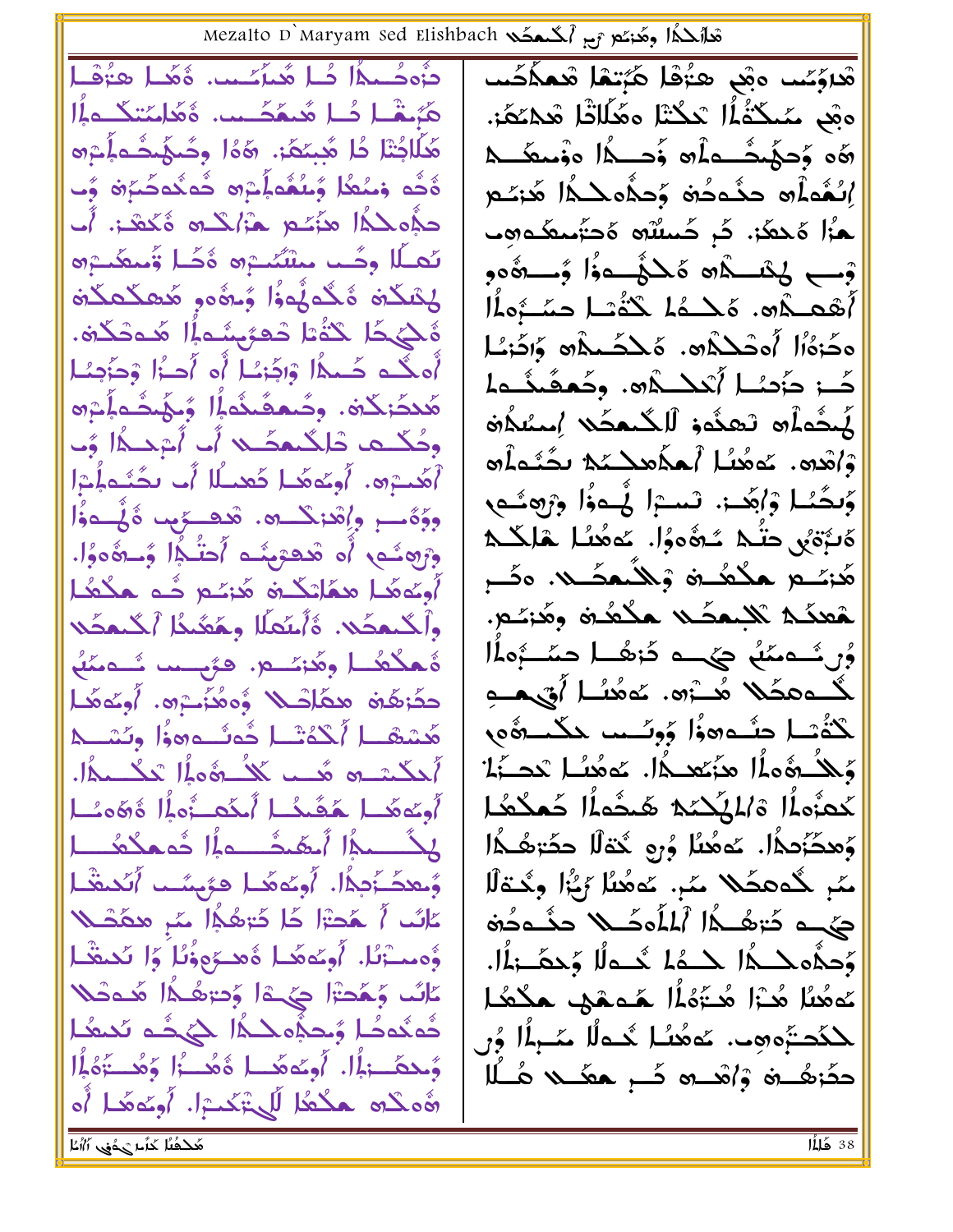تَعَلَّفُوا وَهَيْتُمْ رَمِجْ أَلْكُلُّمَكُمْ Mezalto D'Maryam sed Elishbach

تَكْتَعُطَ مَيْنَ إِذَا هُوَّجِنِيتَ حَذَّرْهَنَّةَ وَّتَ أَهُدْمِهِ أَبِ تَعَلَّا وِهَٰتَنِهِ أَه هَكْتُنَا وُهِ تَكْتَعْدَا كَمْتَعَادْ، أَوْجَةَ هَذَا هَيْ رَبَّكُ، أَهْ أَحزُا وُحِدَّنَهُمْ لَكُم أَحزُا وُبِ حَذَّوَهِ حَذَا. أُوعَوهَا أَبِ حِذْوِجِكُمُ أَو أَبِ حَجَزِيًٰا ذَا مْدْمُ مِنْد وَشَدْ خَاجَة هَدْءُ مُ تَحْتَمْدَ وَب لْمُوشُومَهْا. أُوسُومُل بِالْمَاسِمِينَ مِنْ الْمَوْمَ الْمَوْمَ أَه ݣَاجَائا وُهمَٰزًا. عُهِقَفَ دًا هُـفـرَب أَه صُل هُمُكَــب وَسْتَرَاكَــهِ كَعَزْتَــع وكُهُنا كُـه هُـزُا وُحِعِكْـا. أَه اجَٰنـُـا دُامْا لَمَوَّىمُ! حَمَلا وهُدمَكْرِكَةَ كَنَّه أَكْتَمَكُمْ دُوْرًا. أَوْجُوهُمَا دُلَّ هُرْجَفَتْ أَكْعِبُهُمْ وَاحْتَوْمًا مُحَدَّدِيكًا لَكُمْ أَحِبُّا وًىحِبُّوحِكُمُ الْمُؤْمَدِ هُلْتُـلِهِ كَثَّمَكُـلِّ وُبِ ـْلُوهُدوٰدُاْ. أُوحُدَهُا هُدِيْلَاْنَ هُكْلَا اجَزْءُاْ أَه هُرْكُمْكْلُ وَ أَهْ وَهُ كُلْ وَهُمْ أَهْوَيْهُ ا كَمِلًا وَسَرَّاكُمْ هُـهِ هُـمَنْـرَهِ هَـهِ هُـلَ كُب مَحْكُمْإًا. أَو قُطْلا وًب أَحْدُوبِهِ ا حُـا هَرجِهُـا حِمَـلًا تَحِبُـا أَبِ حِمَـٰٓزُا لْجَهْشُمَا حَذُّهِ حَكْمًا أَه خُاهُمَا. لَمُجِب تَعَكَّمُا هَاكْتُدًا وِئَـٰذًا مَتْنَا أَكُـُهِ وْسِلْأَلَاتِ هُوَهْدا أَو تِكْتَانَ لِمُصِب تَعَكَّمُا كَتَدًا ضَعَـدًا هَءًا وأَعَكْنَا هْزِكْـِرْهِ. لَمْصِبْ شَعِكْتُمَا بِهِوْدًا وَشَمْتُـا مَكْمًا حَمَّلَ هَـُـا وَأَوَّهَـٰا مَسْتَكَرِهِ. لأجب شمكعُلم كعنزًا يجرِبُدمُنْا. لأجب تْمَكْمُا مَيْ ارْبَدْنَا. أَبِبِ تَمَكْمُا مَحْمِدُ أَنْ أَرْدَوْهُ مُحَمَّدُ الْمُحَمَّدُ الْمُحَمَّدُ الْمُحَمَّدَ وْهِعَالِكُمْ هَٰتِرْلًا. هَكْتَفُونُتْمَا. لَهُبِ

وَكُمُلًا كَذَّمَهُمْ. مُوهُمُ هِيْ حِزْرَه وَحصَّۃِلَمَا حَسَمُهُ صَـٰٓوٰہٖ وَحِذْہِ کَـٰذَا. غَاهُمُا مُبْلًا حَذَّه\$ ا هُوَسُرًا عَصَّبْلًا وِلُوَٰلُمِنَ ﴾ وُرِي ۞ هُوَ حَقَّةِهُمَا گُنَّةُلَّا وأوهُّدوْأًا. عَاهُمُاْ ۖ ٱلْمَهِكُ ۖ كَمُدَّهْف لْمَوْا وَْحُل مِكْرِجَنُهِ لْمَحِيمًا. عُمِمْعَ مِنْتِوا هَ هَهُكُس، وَسَأَلَ لِلْهُوَيْتُمْ وَلِيَكْسُلُ لِكْتَرْوِ وَحِعَمُمْا. هَاثَنْمَا قُنُوبِ لَمُووَّجَاً. وتكها كم تكمعكد حُزْهُ، مَه هُنا اتَّفَفِ 1⁄2 مَنْ كُمْتُ أَلَّا وضْعِظْ كَتَّفْسَلُ لْمَحْمِيجًا جُحَزُرَه وَحِدُّهِ حَذًا. وَ30أَ هْدەْبِ ۚ خْدَلَا وِلُوهُدۇلَٰا. عَدَمُدَا أَوُّسُم هُكُـرٍ ادَّنْمًا. عَمْعُلُا أَلَمَّا كَـحُكْـهُا دُّوْهَاْا وَّحُـا وَيَحَـْمِم كَــلا كَلَّــوَٰا مَنْــدُا هنَععُــا. عَمعُنــا هحُــا ادَّنْــا لِمُوَّــدًا لِحَقْبَةِ وَمِسْلًا حَجَسِمَةٍ مِنْكُمَّا لِمَحْدُدُاً. وَحتُمْ شُلًا وِلْمِدْدِمِيرًا هْدَأَاتْدَهُـــ وَهَتْ قِبْ هِمَّــزَأَا ـلَـــهُ ـا حذُه حَدًا ثَمِ أُهزًا لَم خَعَكْمًا هَنئا هنَّعمُــا وَمـــرًا هُـممْــا بـمَـُــا. لِمَـ كَعِنْدْهَا حِسُّا هَكَـٰبْدْهُا هُبِ وْاجْحَبْا. لمَشْكُمٍ مُصْلَحَةً الْمُكْرِمَة الْمُكْمَحْ حَالَم رَّهُ وَاذْهَبْا. لَمْ حَمْكَهُا يَ الْمَا رَهُ سْرِبُدەنُىمُّا. لَمَا خَمْكْمُدا مِنْدَلَّاه وَادَٰنُـــا لَمِ دَهكْمُـــا هَدِيُـــا 5َه أَهوْوبُنْــا. لَم كَعِنْـْهَا جُوجْفُــا هَكَمُدُوبُكُل. أَبِ كَعَكْمُا هُمْهَا

مَحْدَقُنَا حَبَّدَ لِنَفْكُمْ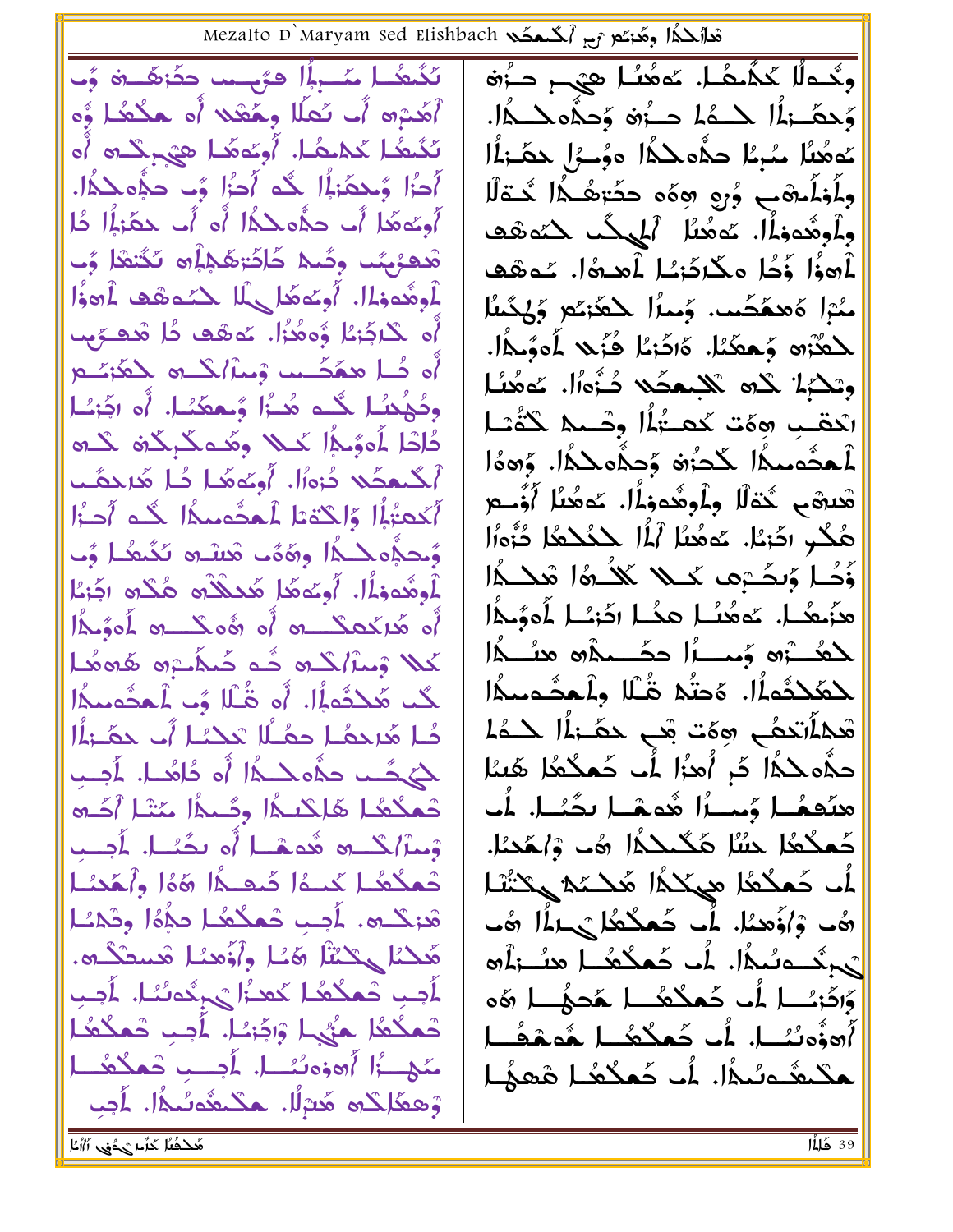تَعَلَّمُكُمُّا وَهُنْكُمْ رَبِيمُ جَمْعَكُمْ Mezalto D`Maryam sed Elishbach

تَعْكُمُا ثَبُّونَا وُو وُ30ا. لَمِب تَعْكُمُا أَوْخُلُ وَهِ يُعْطَبُوْا لَّا قُلْ هُنْتُهُمْ وَهُبُرْتُواْ. لَمْبِ تَعَكَّمُا أَمُا مِكْتِمُ! يُتَنَّمُلُ وهُــــد نَـصَـــلّا ونَـفْــــلا أَه هُـــلّا وُه ِ مِكْتَكِبُرْتِ خَرْسُكُ فَوُجِيبَ أَنْ تَكْتَحُلُّ هُم دُرْهُبُو. أَو يُعطُل وأَسيّا أَ يُعتَبْرَا أَه أَ سَجُتْا. وَه هُـلَابًا هَعجَسًا. حُــع أكْتَمَدُ لا كتب حَدُّه كَذَا هُوَجَدُ قَامَّمَنَا. هَكْمَا أَكْدِبَ مَّرْسُعَ بَكْتَهَا أَكْثَرُا. وأَحَدٍ حَسْأَ أَو هَدٍّ وَأَوَحَتَهِ. مكْعُدَا أَكْجِبِ هَٰنِسُم حُكِيَا أَكْتُوا. وٱكَصٖب لِمَكْمَل ٱب هَـقُمكِمَـٰيٌ. حَكْمُنَا أَكْتِبِ هَٰنِّكُمْ نُكْبَكُ أَكْتُهَا. وأَكْتِب وَكَسِنًا أَبِ يُحِسَّمِيٍّتِهِ. يُحْسَلَ أَبْحُدُّا. وٱخۡصِبِ وَكَسَـٰٓٓٓٓٓٓٓا ۗاُب ۖ يُحَشَّمَلَّيۡى. حَكْـٰهُـَا أكجب هُزئم نُكْبًا أَكْسُوا. وْاَحْصِب كَمِيزًا أَبِ جَدَّيقُولَيْنِ. حَكْمُا أَجْدِب هَٰزِعُم عُكْمُ أَحْكُمُّا. وْأَكْمِبْ كَعْسُلًا أَب لَمَوْجِبِهِ. هَكُمُا أَكْدِبَ هُزْعُمْ عُكْمًا أَحْدَهُ!. وَأَحَدِبِ ٱلْسَٰرَا أَمَّ هَمْعُدُولَمِنَى. لْمَكْمَلْ أَكْدِبْ هَٰزْتُمْ يُحْبَرُ أَيْحُرْهُا. وْاْحَمِينِ بِكُتْ أَهْ هُمِكْوُبُسُ، أَهْدُا أَب بَعِلًا جَا هُوَجْلًا أَو جَرَهَٰتُوَٰٓاً وُوسُنُمُّا صًا مِدَرِدَتِنَا أُوسَمَا كُنْ سُومَانَا وَعْدَانُكُمَا وَأَهُدِ أَب مْكَجًا أَكْمَا. لِّكِيْفُ، أَهْلَ وُهِ ثُنُّهَأَنِيُّهِمِ. أَنْ تَعْبُلُا وتَحدُمًا أَه هَدْؤَي مَا وحُدَهُمَا وُه وْضُلًا وَاصْفَعْدًا. وهُسمًا أَكُب أَه هٰزُوًّا لْكُمُلَا وُبِ لَمُخْمَلُّذُومِ. أَو وهُنْتُمَا أَثَى هُب وَهوَيُسْمَلَ أَب هُمْكُعُما أَوْجُما رِيَّىمَا شَـ وَمَــبُـمَّا. لَمـ هَـعَـكَـمَــا أَهُا هَٰذَٰٓءَ لَمُحْمَلًا. وَقِى كَے تَقَـٰلًا ۖ ھُــُلَا وَـمكْعْصـبِ خْاوْتَــب وُرِيْحــولَا حكَّاهِبِ. وكَرِ هُكْمٍ حَنُّكَ هُٰلَّا سَبِّ دِّئِ أَوْ مِمَكِّتْ الْمُعِدَّمَـٰبِ. كَعُـَــْ فَ وْ الْمُعَصَّلا حَدُّهُ حَذُّه حَدَّاً هَٰهَ حَدَّمَ أَهْبَنَى. هكعكصبِ مُحْبَمُ كَلُّهُ! هُزئتِهِ ودْعبِ ٥٥ أَلْمَدَّبِ، أَهِجُمْ: مَتَوَجَلُهِ. هَكُعَكَدَبِ مُحْبَرَا لَكُنُّوَا هُزئِم وِتَصِبِ ٱلْمَلَوُّبِعَكُمْ هُفُـٰهِكُلُمْ. مكعكص ئكبا كلأةا هزئم ودهب أَلْمَتُوذَا وَهُا سَعْوَفُولُ. هَكُعْكَفِ مُكْبَطْ كَلُّدُّا هُنسُم وتَحب ٱلمفَسَكَة لْحِشَملُ. هكْعِكْصِبِ مُحْكَمًا وَتَحْبِ أَلمَفْسَمْ رُحْسُماً. هكْعِكْصِبِ سُكْبَا لْمَدُّهُا وَحْصِبِ ٱلْمُرْبَعِظُمْ وَبِ لَمُوَمِّكَةٍ. مكعكب كباء كلاما وتصب ٱلْمُهْدَ أَلْمَ وَسَلَمَ مَعْظَمَتِ مُكْتَبِهِ لَكَلْهُ وَدْسِبِ ٱلْمَرْمِنِينَ ھَىعُنُم). مەكھىكتىب ئىكەل كلاھُا وْتُصِ ٱلْمَهْكُ، هُسْتُمْ. هَكْعَكْصِبِ مُكْتُبُكُمُ الْأَسْرَةُ الْمُحْسَبِ هُمْتُنِي بِهْنِي هَڤُەنْگُو. مْتْعَنْدَبْ حْبْرَا ݣْلْدُوْا وِتَعَبَّ 20مَنَّعَ لَمُذَةًا. 5ضَّىٰحہَ کَمِ حدَّة كُـــُلَّا هَجَّامُعُـــِـتُّهُ أَوْهِمْنُـــُـمُّاً هدَّ حَبَّ مَدَّ حَدَهُا وقَدارُكُمَا وْاهُدِ أُه

مَحْدُمُنَا حَزَّمَ مِنْهُمْ الْمُحْمَدُ